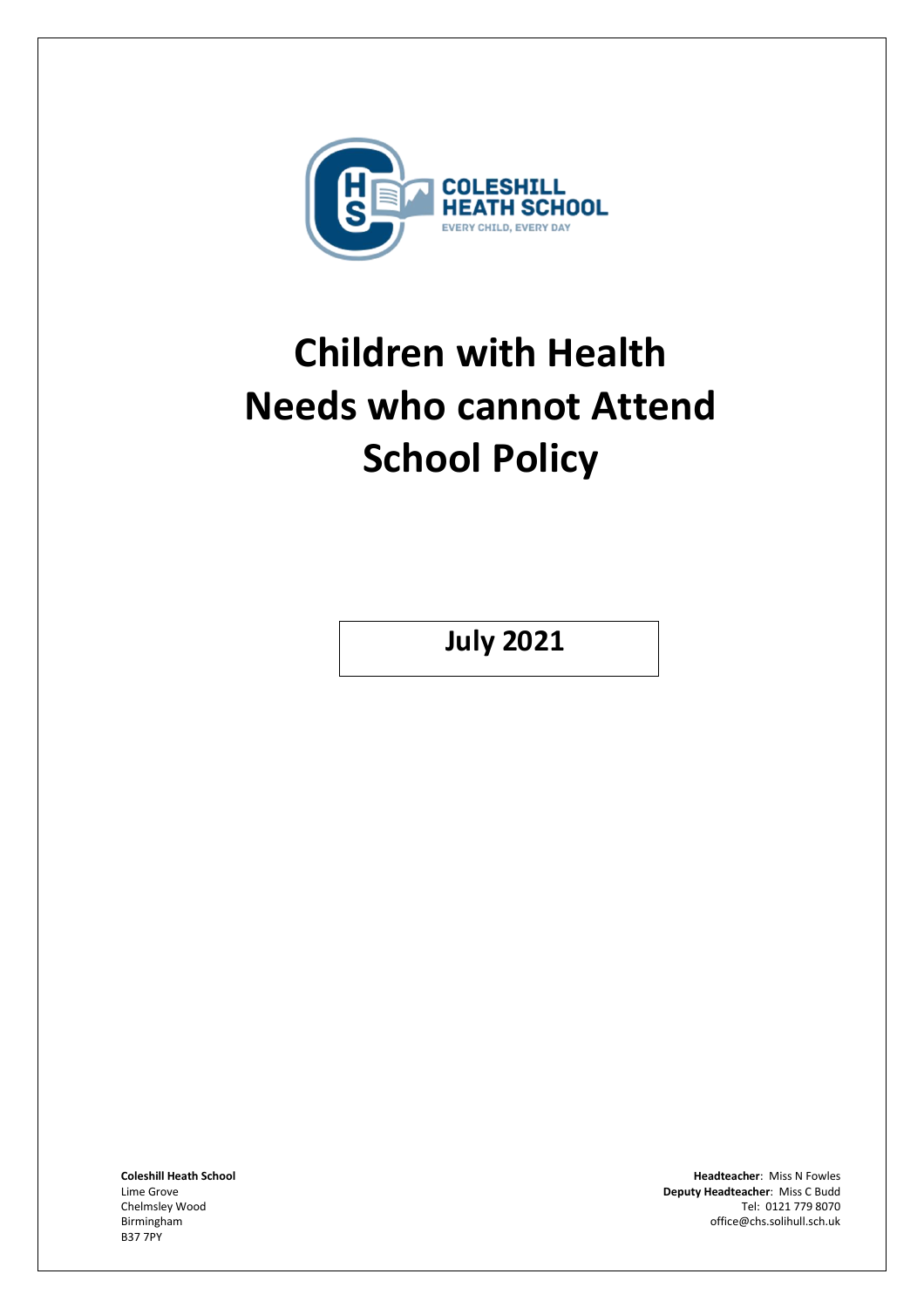## **COLESHILL HEATH SCHOOL**

### **Children with Health Needs who cannot Attend School Policy**

#### **1. Statement of Intent**

Coleshill Heath School aims to support the LA and ensure that all children who are unable to attend school due to medical needs, and who would not receive suitable education without such provision, continue to have access to as much education as their medical condition allows, to enable them to reach their full potential.

Due to the nature of their health needs, some children may be admitted to hospital or placed in alternative forms of education provision. We recognise that, whenever possible, pupils should receive their education within their school and the aim of the provision will be to reintegrate pupils back into school as soon as they are well enough.

We understand that we have a continuing role in a pupil's education whilst they are not attending the school and will work with the LA, healthcare partners and families to ensure that all children with medical needs receive the right level of support to enable them to maintain links with their education.

#### **2. Legal Framework**

- $\triangleright$  This policy has due regard to all relevant legislation and statutory guidance including, but not limited to, the following:
	- Education Act 1996
	- Equality Act 2010
	- Data Protection Act 2018
	- DfE (2013) 'Ensuring a good education for children who cannot attend school because of health needs'
	- DfE (2015) 'Supporting pupils at school with medical conditions'
- $\triangleright$  This policy operates in conjunction with the following policies:
	- Pupil Attendance Policy
	- Child Protection and Safeguarding Policy
	- Data Protection Policy
	- Records Management Policy
	- Special Educational Needs and Disabilities (SEND) Policy
	- Supporting Pupils with Medical Conditions Policy.

#### **3. LA Duties**

 $\triangleright$  The LA must arrange suitable full-time education for children of compulsory school age who, because of illness, would not receive suitable education without such provision. Coleshill Heath School has a duty to support the LA in doing so.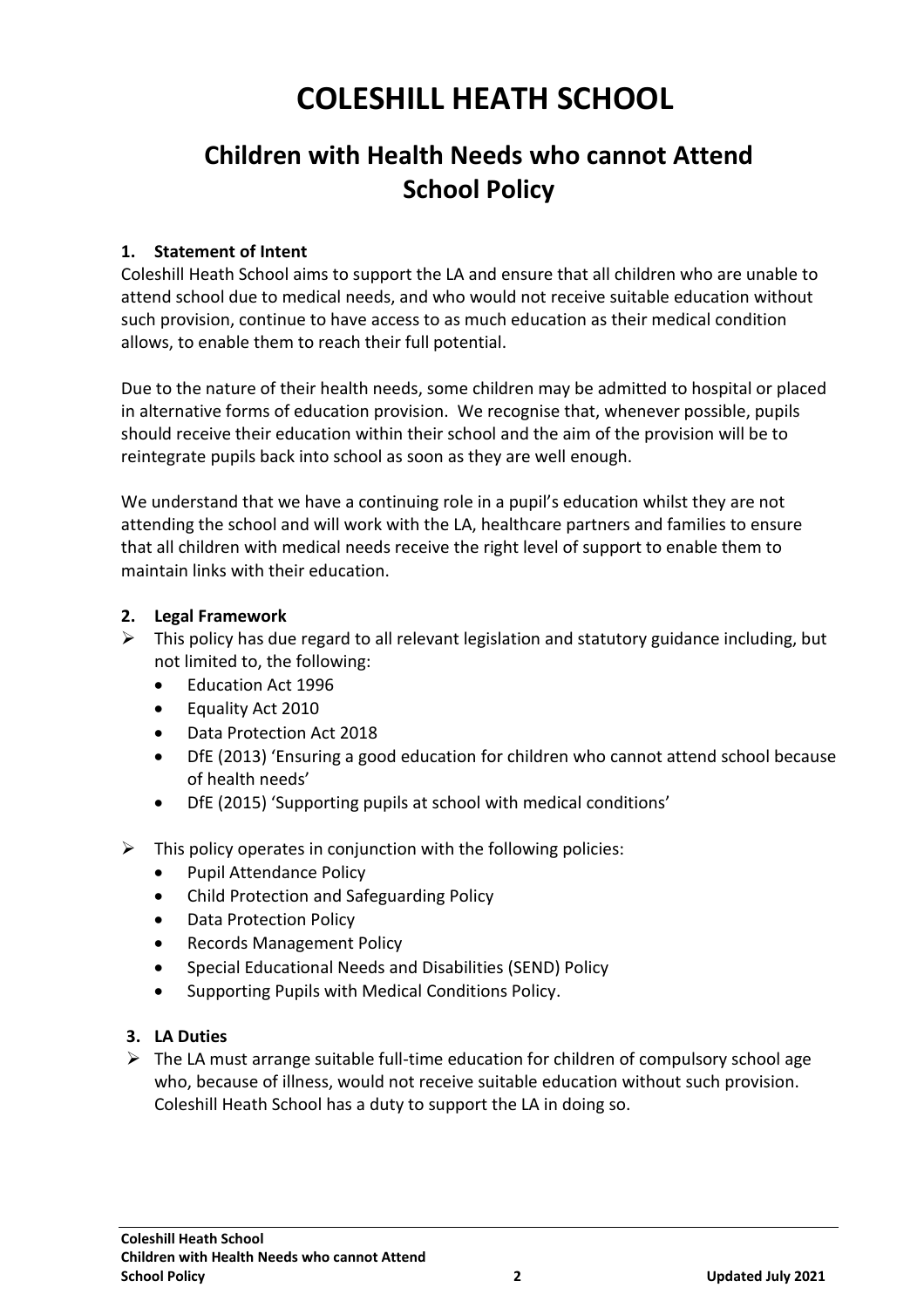- $\triangleright$  The LA should:
	- Provide such education as soon as it is clear that a pupil will be away from school for 15 days or more, whether consecutive or cumulative. They should liaise with the appropriate medical professionals to ensure minimal delay in arranging appropriate provision for the pupil.
	- Ensure the education pupils receive is of good quality, allows them to take appropriate qualifications, prevents them from falling behind their peers in school, and allows them to reintegrate successfully back into school as soon as possible.
	- Address the needs of individual pupils in arranging provision.
	- Have a named officer responsible for the education of children with additional health needs and ensure parents/carers know who this is.
	- Have a written, publicly accessible policy statement on their arrangements to comply with their legal duty towards children with additional health needs.
	- Review the provision offered regularly to ensure that it continues to be appropriate for the child and that it is providing suitable education.
	- Give clear policies on the provision of education for children and young people under and over compulsory school age.
- $\triangleright$  The LA should not:
	- Have processes or policies in place which prevent a child from getting the right type of provision and a good education.
	- Withhold or reduce the provision, or type of provision, for a child because of how much it will cost.
	- Have policies based upon the percentage of time a child is able to attend school rather than whether the child is receiving a suitable education during that attendance.
	- Have lists of health conditions which dictate whether or not they will arrange education for children or inflexible policies which result in children going without suitable full-time education (or as much education as their health condition allows them to participate in).

#### **4. Definitions**

- $\triangleright$  Children who are unable to attend school as a result of their medical needs may include those with:
	- Physical health issues.
	- Physical injuries.
	- Mental health problems, including anxiety issues.
	- Emotional difficulties or school refusal.
	- Progressive conditions.
	- Terminal illnesses.
	- Chronic illnesses.
- $\triangleright$  Children who are unable to attend mainstream education for health reasons may attend any of the following:
	- **Hospital school:** a special school within a hospital setting where education is provided to give continuity whilst the child is receiving treatment.
	- **Home tuition:** many LAs have home tuition services that act as a communication channel between schools and pupils on occasions where pupils are too ill to attend school and are receiving specialist medical treatment.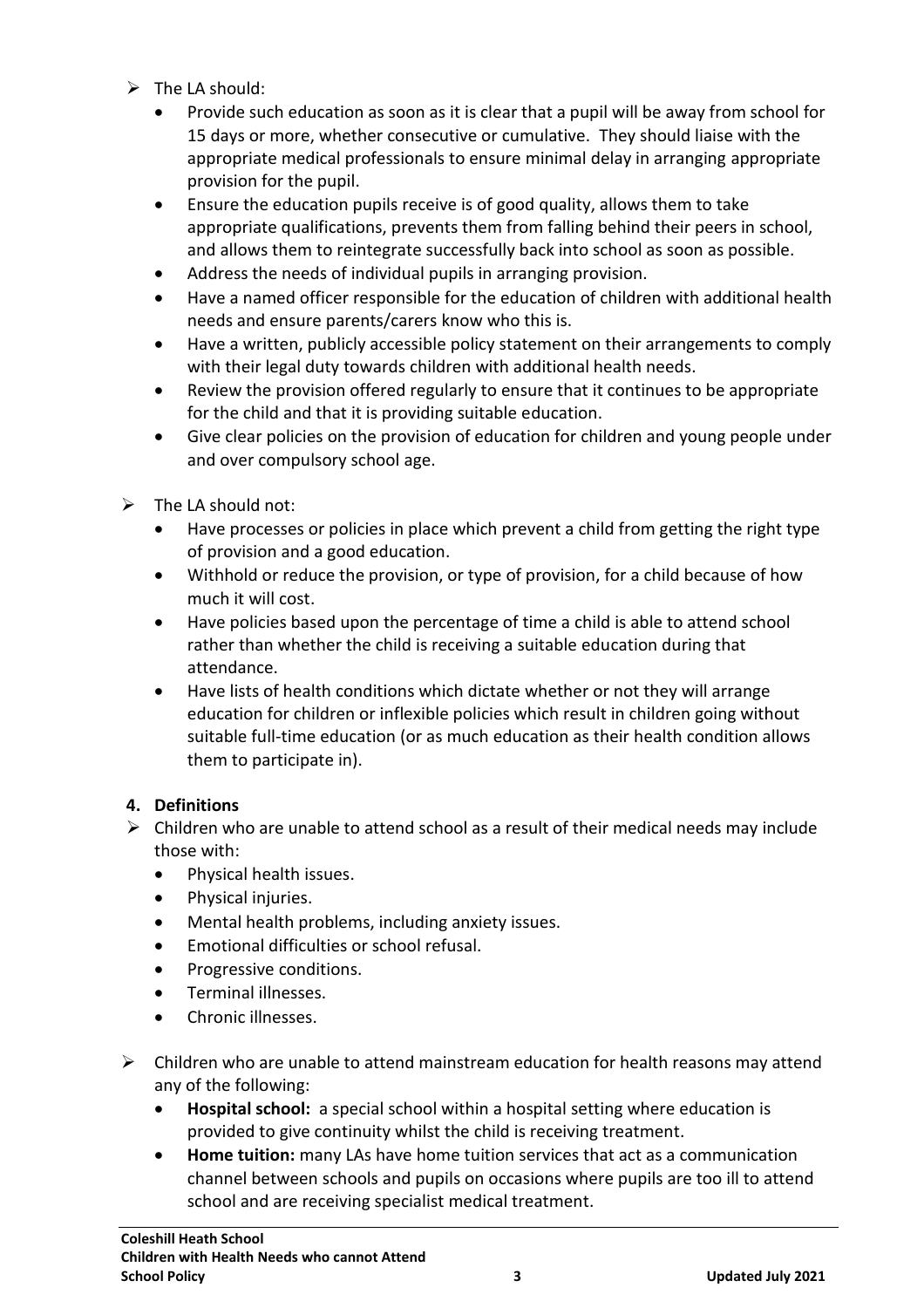**Medical PRUs:** these are LA establishments that provide education for children unable to attend their registered school due to their medical needs.

#### **5. Roles and Responsibilities**

- $\triangleright$  The Governing Body is responsible for:
	- Ensuring arrangements for pupils who cannot attend school as a result of their medical needs are in place and are effectively implemented.
	- Ensuring the termly review of the arrangements made for pupils who cannot attend school due to their medical needs.
	- Ensuring the roles and responsibilities of those involved in the arrangements to support the needs of pupils are clear and understood by all.
	- Ensuring robust systems are in place for dealing with health emergencies and critical incidents, for both on- and off-site activities.
	- Ensuring staff with responsibility for supporting pupils with health needs are appropriately trained.
	- Approving and reviewing this policy on an annual basis.
- $\triangleright$  The Headteacher is responsible for:
	- Working with the Governing Body to ensure compliance with the relevant statutory duties when supporting pupils with health needs.
	- Working collaboratively with parents and other professionals to develop arrangements to meet the best interests of children.
	- Ensuring the arrangements put in place to meet pupils' health needs are fully understood by all those involved and acted upon.
	- Appointing a named member of staff who is responsible for pupils with healthcare needs and liaises with parents, pupils, the LA, key workers and others involved in the pupil's care.
	- Ensuring the support put in place focusses on and meets the needs of individual pupils.
	- Arranging appropriate training for staff with responsibility for supporting pupils with health needs.
	- Providing teachers who support pupils with health needs with suitable information relating to a pupil's health condition and the possible effect the condition and/or medication taken has on the pupil.
	- Providing reports to the Governing Body on the effectiveness of the arrangements in place to meet the health needs of pupils.
	- Notifying the LA when a pupil is likely to be away from the school for a significant period of time due to their health needs.
- $\triangleright$  Coleshill Heath School will have a named member of staff. They are responsible for:
	- Dealing with pupils who are unable to attend school because of medical needs.
	- Actively monitoring pupil progress and reintegration into school.
	- Supplying pupils' education providers with information about the child's capabilities, progress and outcomes.
	- Liaising with the Headteacher, education providers and parents to determine pupils' programmes of study whilst they are absent from school.
	- Keeping pupils informed about school events and encouraging communication with their peers.
	- Providing a link between pupils and their parents, and the LA.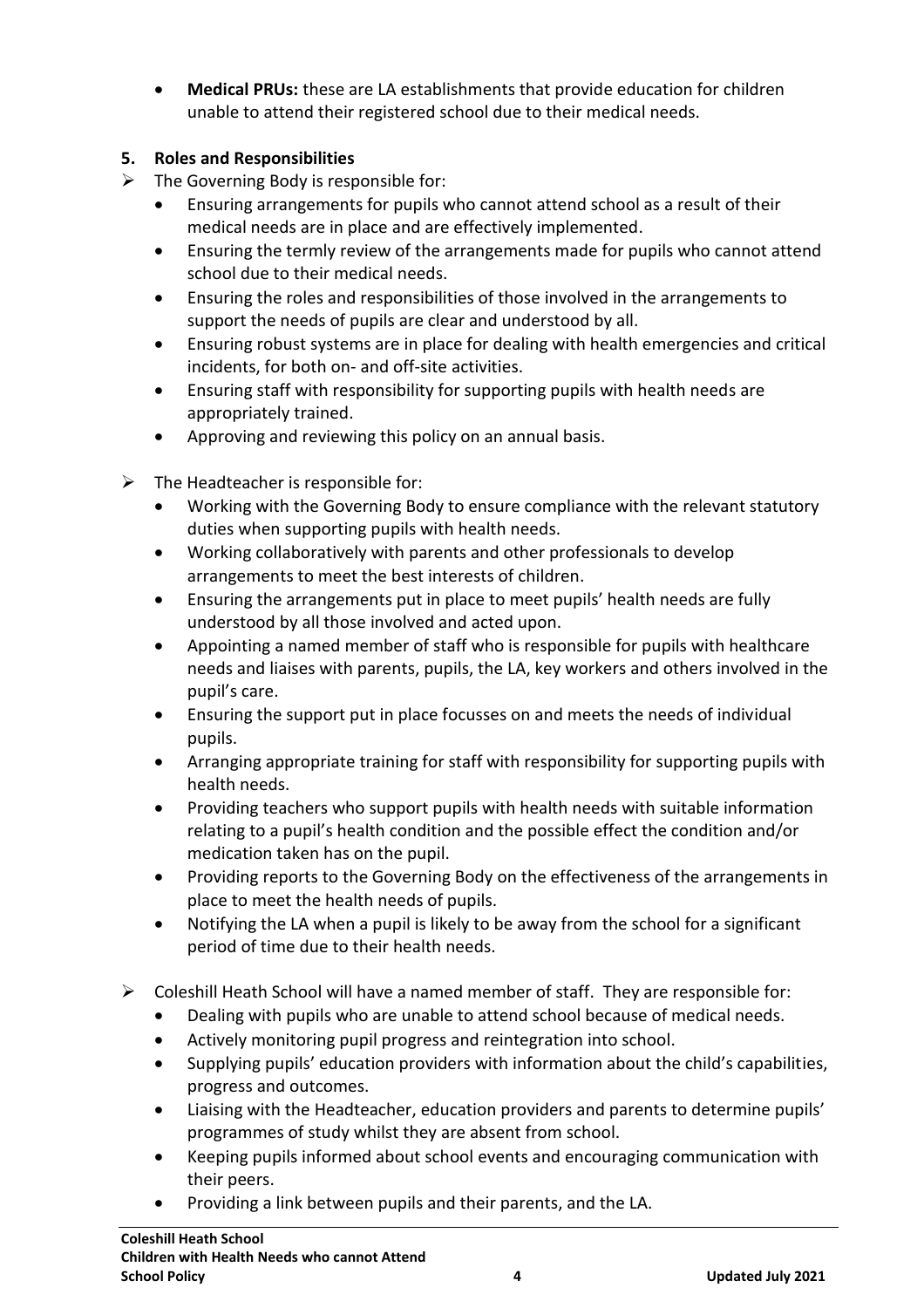- $\triangleright$  Teachers and support staff are responsible for:
	- Understanding confidentiality in respect of pupils' health needs.
	- Designing lessons and activities in a way that allows those with health needs to participate fully and ensuring pupils are not excluded from activities that they wish to take part in without a clear evidence-based reason.
	- Understanding their role in supporting pupils with health needs and ensuring they attend the required training.
	- Ensuring they are aware of the needs of their pupils through the appropriate and lawful sharing of the individual pupil's health needs.
	- Ensuring they are aware of the signs, symptoms and triggers of common lifethreatening medical conditions and know what to do in an emergency.
	- Keeping parents informed of how their child's health needs are affecting them whilst in the school.
- $\triangleright$  Parents are expected to:
	- Ensure the regular and punctual attendance of their child at the school where possible.
	- Work in partnership with the school to ensure the best possible outcomes for their child.
	- Notify the school of the reason for any of their child's absences without delay.
	- Provide the school with sufficient and up-to-date information about their child's medical needs.
	- Attend meetings to discuss how support for their child should be planned.

#### **6. Managing Absences**

- $\triangleright$  Parents are advised to contact the school on the first day their child is unable to attend due to illness.
- $\triangleright$  Absences due to illness will be authorised unless the school has genuine cause for concern about the authenticity of the illness.
- $\triangleright$  The school will provide support to pupils who are absent from school because of illness for a period of less than 15 school days by liaising with the pupil's parents to arrange schoolwork as soon as the pupil is able to cope with it or part-time education at school.
- $\triangleright$  The school will give due consideration to which aspects of the curriculum are prioritised in consultation with the pupil, their family and relevant members of staff.
- $\triangleright$  For periods of absence that are expected to last for 15 or more school days, either in one absence or over the course of a school year, the named person with responsibility for pupils with health needs will notify the LA, who will take responsibility for the pupil and their education.
- $\triangleright$  Where absences are anticipated or known in advance, the school will liaise with the LA to enable education provision to be provided from the start of the pupil's absence.
- $\triangleright$  For hospital admissions, the appointed named member of staff will liaise with the LA regarding the programme that should be followed while the pupil is in hospital.
- $\triangleright$  The LA will set up a personal education plan (PEP) for the pupil which will allow the school, the LA and the provider of the pupil's education to work together.
- $\triangleright$  The school will monitor pupil attendance and mark registers to ensure it is clear whether a pupil is, or should be, receiving education otherwise than at school.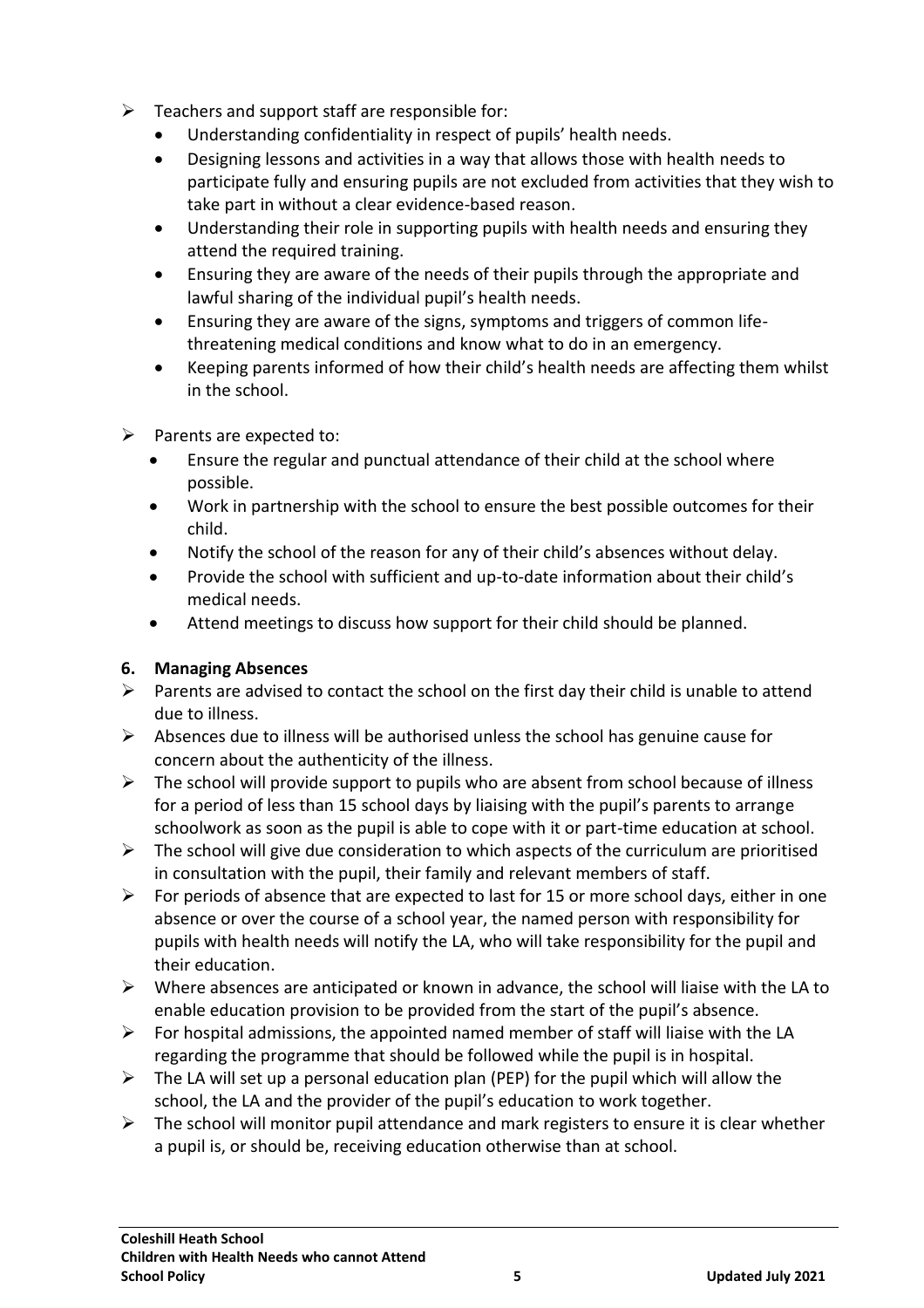- $\triangleright$  The school will only remove a pupil who is unable to attend school because of additional health needs from the school roll where:
	- The pupil has been certified by a Medical Officer as unlikely to be in a fit state of health to attend school, before ceasing to be of compulsory school age; and
	- Neither the pupil nor their parent has indicated to the school the intention to continue to attend the school, after ceasing to be of compulsory school age.
- $\triangleright$  A pupil unable to attend school because of their health needs will not be removed from the school register without parental consent and certification from the Medical Officer, even if the LA has become responsible for the pupil's education.

#### **7. Support for pupils**

- $\triangleright$  Where a pupil has a complex or long-term health issue, the school will discuss the pupil's needs and how these may be best met with the LA, relevant medical professionals, parents and, where appropriate, the pupil.
- $\triangleright$  The LA expects the school to support pupils with health needs to attend full-time education wherever possible, or for the school to make reasonable adjustments to pupils' programmes of study where medical evidence supports the need for those adjustments.
- $\triangleright$  The school will make reasonable adjustments under pupils' individual healthcare plans (IHCPs), in accordance with the Supporting Pupils with Medical Conditions Policy.
- $\triangleright$  Pupils admitted to hospital will receive education as determined appropriate by the medical professionals and hospital tuition team at the hospital concerned.
- $\triangleright$  During a period of absence, the school will work with the provider of the pupil's education to establish and maintain regular communication and effective outcomes.
- $\triangleright$  Whilst a pupil is away from school, the school will work with the LA to ensure the pupil can successfully remain in touch with their school using the following methods:
	- School newsletters
	- Emails
	- Invitations to school events
	- Cards or letters from peers and staff
	- Where appropriate, the school will provide the pupil's education provider with relevant information, curriculum materials and resources.
- $\triangleright$  To help ensure a pupil with additional health needs is able to attend school following an extended period of absence, the following adaptations will be considered:
	- A personalised or part-time timetable, drafted in consultation with the named staff member
	- Access to additional support in school
	- Online access to the curriculum from home
	- Movement of lessons to more accessible rooms
	- Places to rest at school
	- Special exam arrangements to manage anxiety or fatigue.

#### **8. Reitegration**

- $\triangleright$  When a pupil is considered well enough to return to school, the school will develop a tailored reintegration plan in collaboration with the LA.
- $\triangleright$  The school will work with the LA when reintegration into school is anticipated to plan for consistent provision during and after the period of education outside school.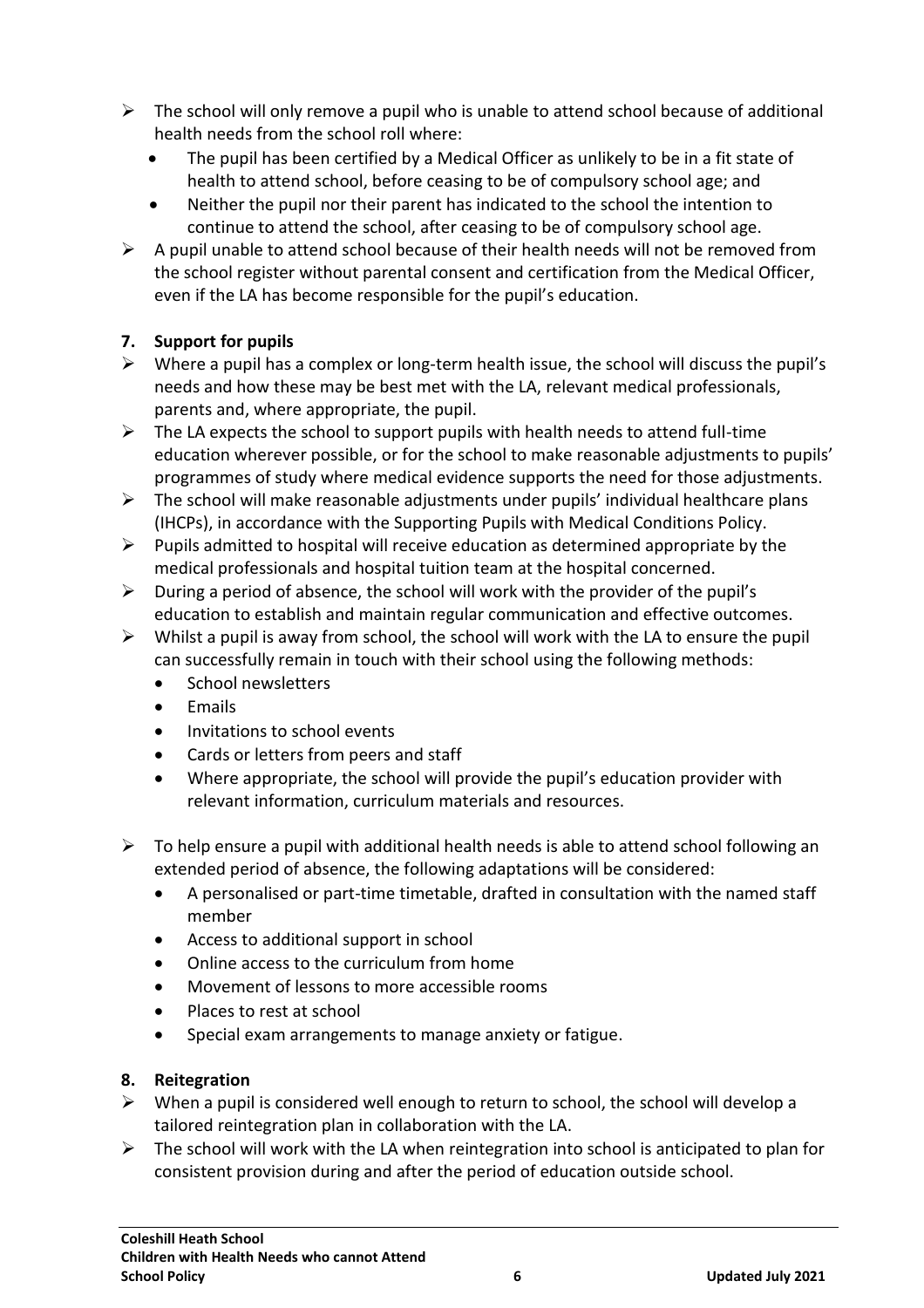- $\triangleright$  As far as possible, the child will be able to access the curriculum and materials that they would have used in school.
- $\triangleright$  If appropriate, the school nurse will be involved in the development of the pupil's reintegration plan and informed of the timeline of the plan by the appointed named member of staff, to ensure they can prepare to offer any appropriate support to the pupil.
- $\triangleright$  The school will consider whether any reasonable adjustments need to be made to provide suitable access to the school and the curriculum for the pupil.
- $\triangleright$  For longer absences, the reintegration plan will be developed near to the pupil's likely date of return, to avoid putting unnecessary pressure on an ill pupil or their parents in the early stages of their absence.
- $\triangleright$  The school is aware that some pupils will need gradual reintegration over a long period of time and will always consult with the pupil, their parents and key staff about concerns, medical issues, timing and the preferred pace of return.
- $\triangleright$  The reintegration plan will include:
	- The date for planned reintegration, once known.
	- Details of regular meetings to discuss reintegration.
	- Details of the named member of staff who has responsibility for the pupil.
	- Clearly stated responsibilities and the rights of all those involved.
	- Details of social contacts, including the involvement of peers and mentors during the transition period.
	- A programme of small goals leading up to reintegration.
	- Follow up procedures.
- $\triangleright$  The school will ensure a welcoming environment is developed and encourage pupils and staff to be positive and proactive during the reintegration period.
- $\triangleright$  Following reintegration, the school will support the LA in seeking feedback from the pupil regarding the effectiveness of the process.

#### **9. Information Sharing**

- $\triangleright$  It is essential that all information about pupils with health needs is kept up-to-date.
- $\triangleright$  To protect confidentiality, all information-sharing techniques, e.g. staff noticeboards, will be agreed with the pupil and their parent in advance of being used.
- $\triangleright$  All teachers, TAs, supply and support staff will be provided with access to relevant information, including high-risk health needs, first aiders and emergency procedures, via the agreed school procedures.
- $\triangleright$  Parents will be made aware of their own rights and responsibilities regarding confidentiality and information sharing. To help achieve this, the school will:
	- Ensure this policy and other relevant policies are easily available and accessible.
	- Provide the pupil and their parents with a copy of the policy on information sharing.
	- Ask parents to sign a consent form which clearly details the organisations and individuals that their child's health information will be shared with and which methods of sharing will be used.
	- Consider how friendship groups and peers may be able to assist pupils with health needs.
- $\triangleright$  When a pupil is discharged from hospital or is returning from other education provision, the school will ensure the appropriate information is received to allow for a smooth return to the school. The named member of staff will liaise with the hospital or other tuition service as appropriate.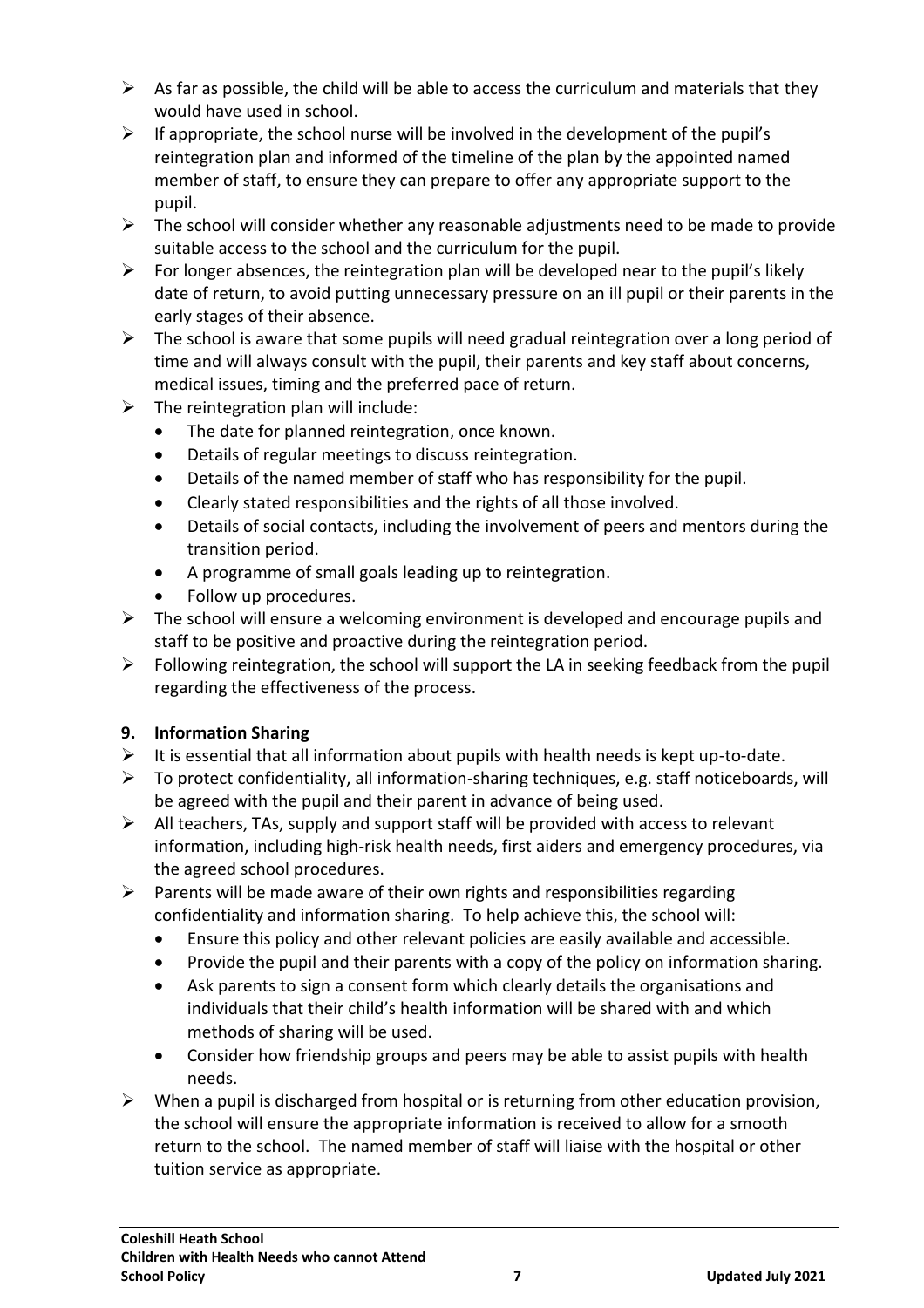#### **10. Record Keeping**

- $\triangleright$  In accordance with the Supporting Pupils with Medical Conditions Policy, written records will be kept of all medicines administered to pupils.
- $\triangleright$  Proper record keeping protects both staff and pupils and provides evidence that agreed procedures have been followed.
- $\triangleright$  All records will be maintained in line with the Records Management Policy.

#### **11. Training**

- $\triangleright$  Staff will be trained in a timely manner to assist with a pupil's return to school.
- $\triangleright$  Once a pupil's return date has been confirmed, staff will be provided with relevant training before the pupil's anticipated return.
- $\triangleright$  Healthcare professionals should be involved in identifying and agreeing with the school the type and level of training required.
- $\triangleright$  Training will be sufficient to ensure staff are confident in their ability to support pupils with additional health needs.
- $\triangleright$  Parents of pupils with additional health needs may provide specific advice but will not be the sole trainer of staff.

#### **12. Examinations and Assessments**

- $\triangleright$  The named member of staff will liaise with the alternative provision provider over planning and examination course requirements where appropriate.
- $\triangleright$  Relevant assessment information will be provided to the alternative provision provider if required.
- $\triangleright$  Awarding bodies may make special arrangements for pupils with permanent or long-term disabilities and learning difficulties, or temporary disabilities and illnesses. Applications for such arrangements will be submitted by the school, or LA if more appropriate, as early as possible.